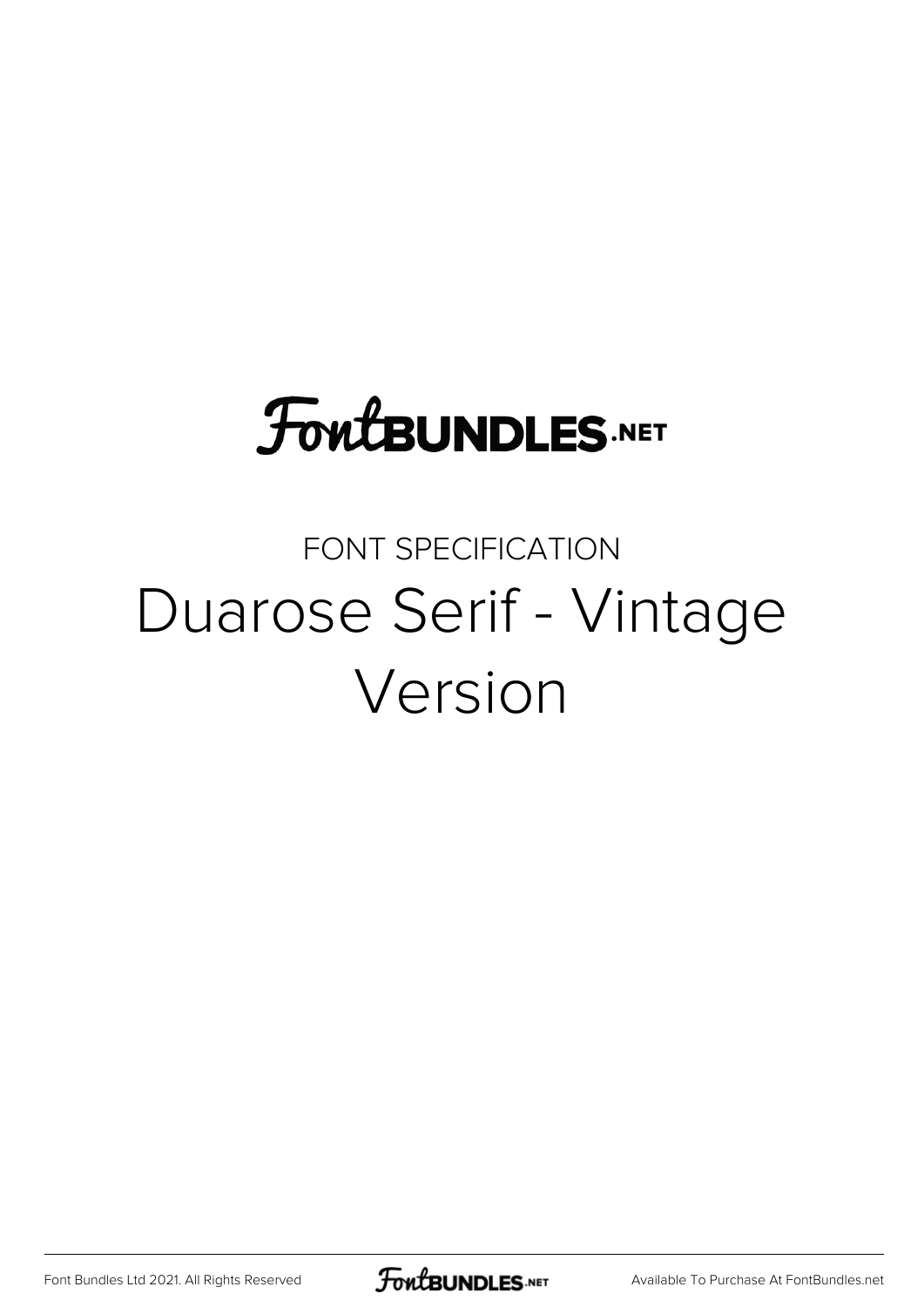#### Duarose Rough - Regular

**Uppercase Characters** 

### ABCDEFGHIJKLMNOPQ **RSTUVWXYZ**

Lowercase Characters

### ABCDEFGHIJKLMNOPQ **RSTUVWXYZ**

Numbers

#### 0123456789

Punctuation and Symbols

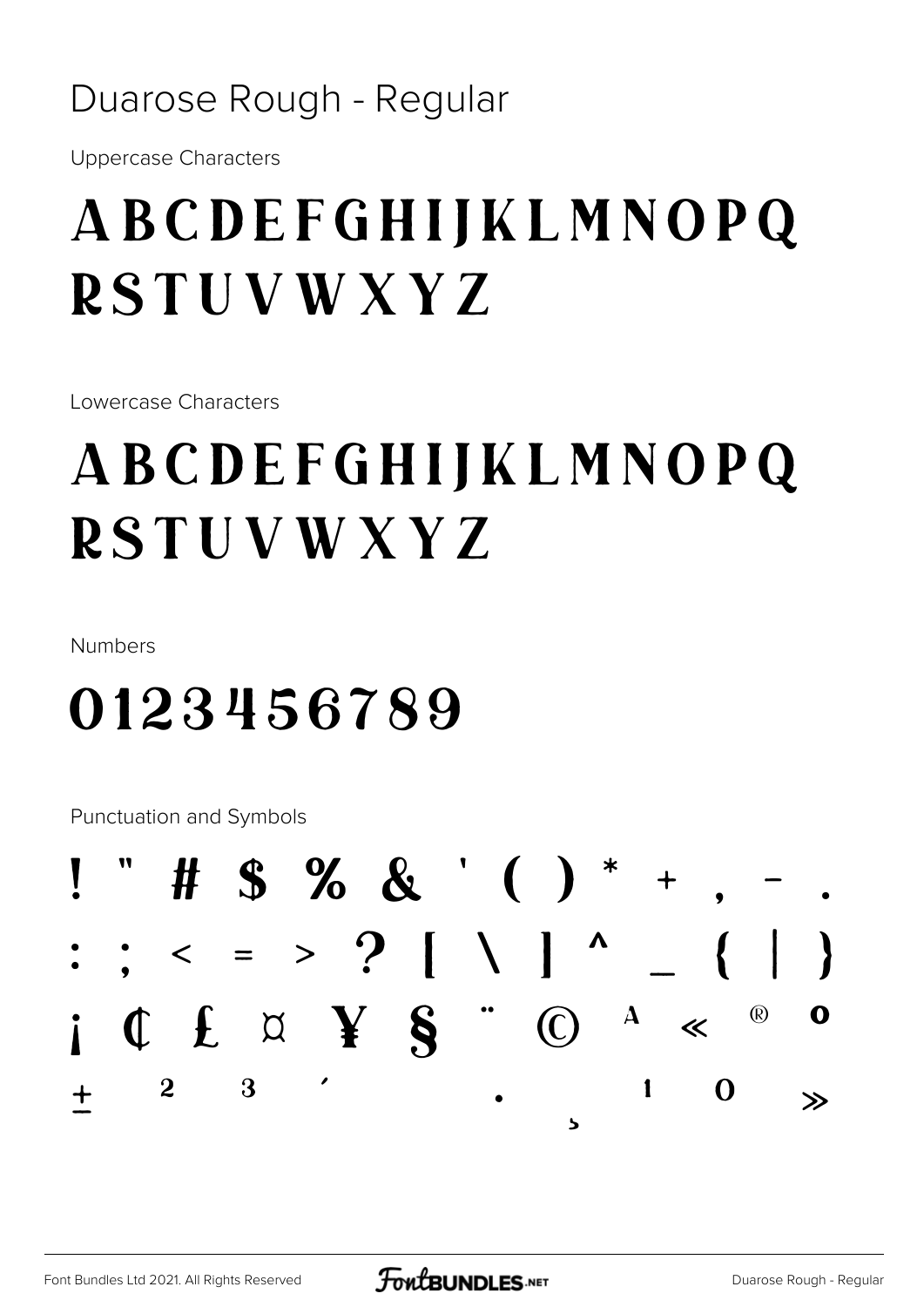All Other Glyphs

# À Á Â Ã Ä Å Æ Ç È É Ê Ë Ì Í Î Ï Ð Ñ Ò Ó Ô Õ Ö × Ø Ù Ú Û Ü Ý Þ ß à á â ã ä å æ ç è é ê ë ì í î ï ð ñ ò ó ô õ

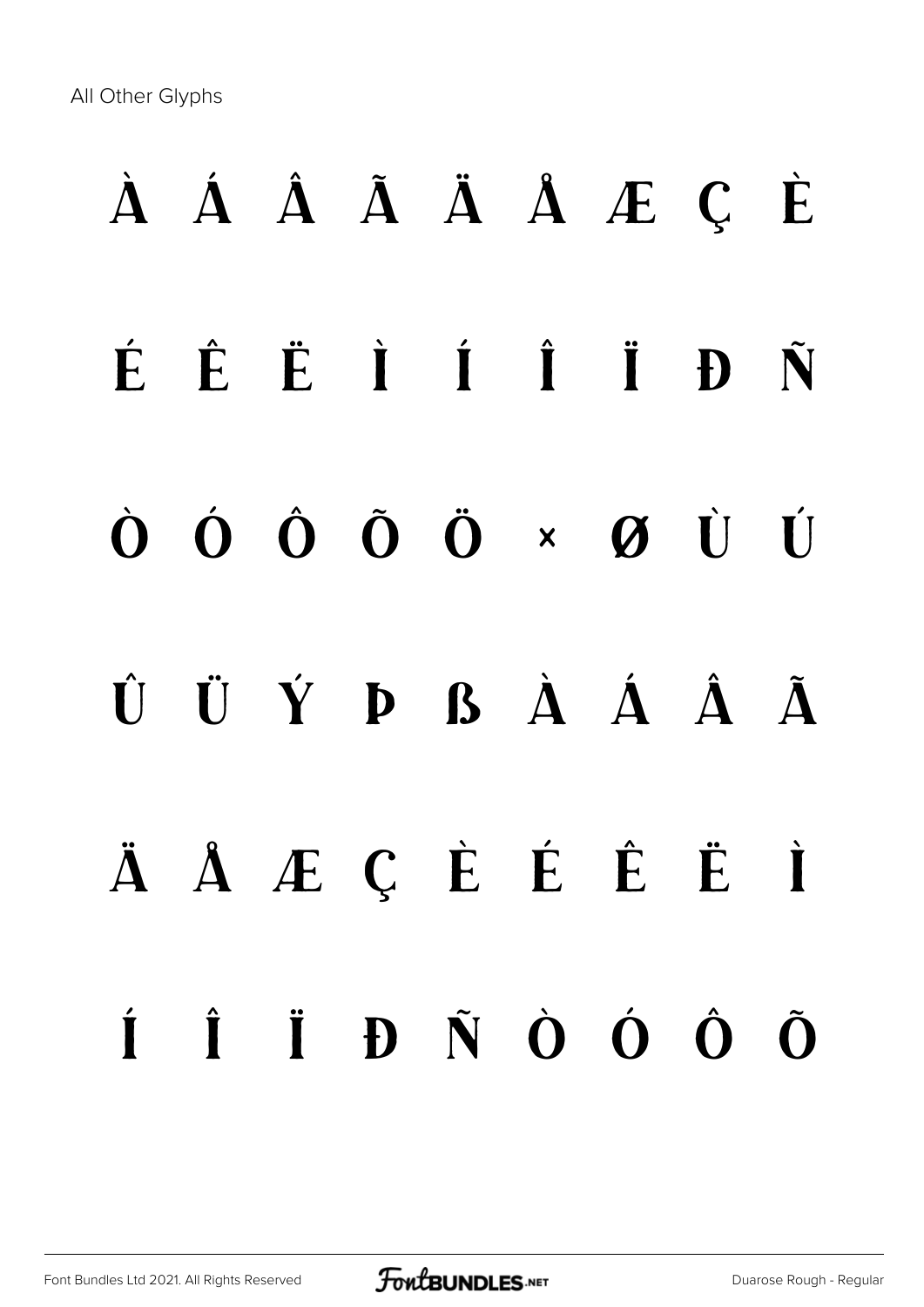#### $\ddot{\mathbf{O}}$  +  $\boldsymbol{\emptyset}$   $\dot{\mathbf{U}}$   $\dot{\mathbf{U}}$   $\dot{\mathbf{U}}$   $\dot{\mathbf{U}}$   $\dot{\mathbf{V}}$   $\mathbf{P}$ Ÿ Ł Ł Œ Œ Š Š Ÿ Ž Ž  $\mathbf{o}$  $\tilde{\phantom{a}}$  $\bullet$ 66 99  $\begin{array}{ccc} & & & \\ \hline & & & \end{array}$  $\sim$  %0  $\lt$  $\bullet$ TM  $A$   $B$   $C$   $D$  $\mathbf{f}$ E F G H I J K L M NOPQRSTUV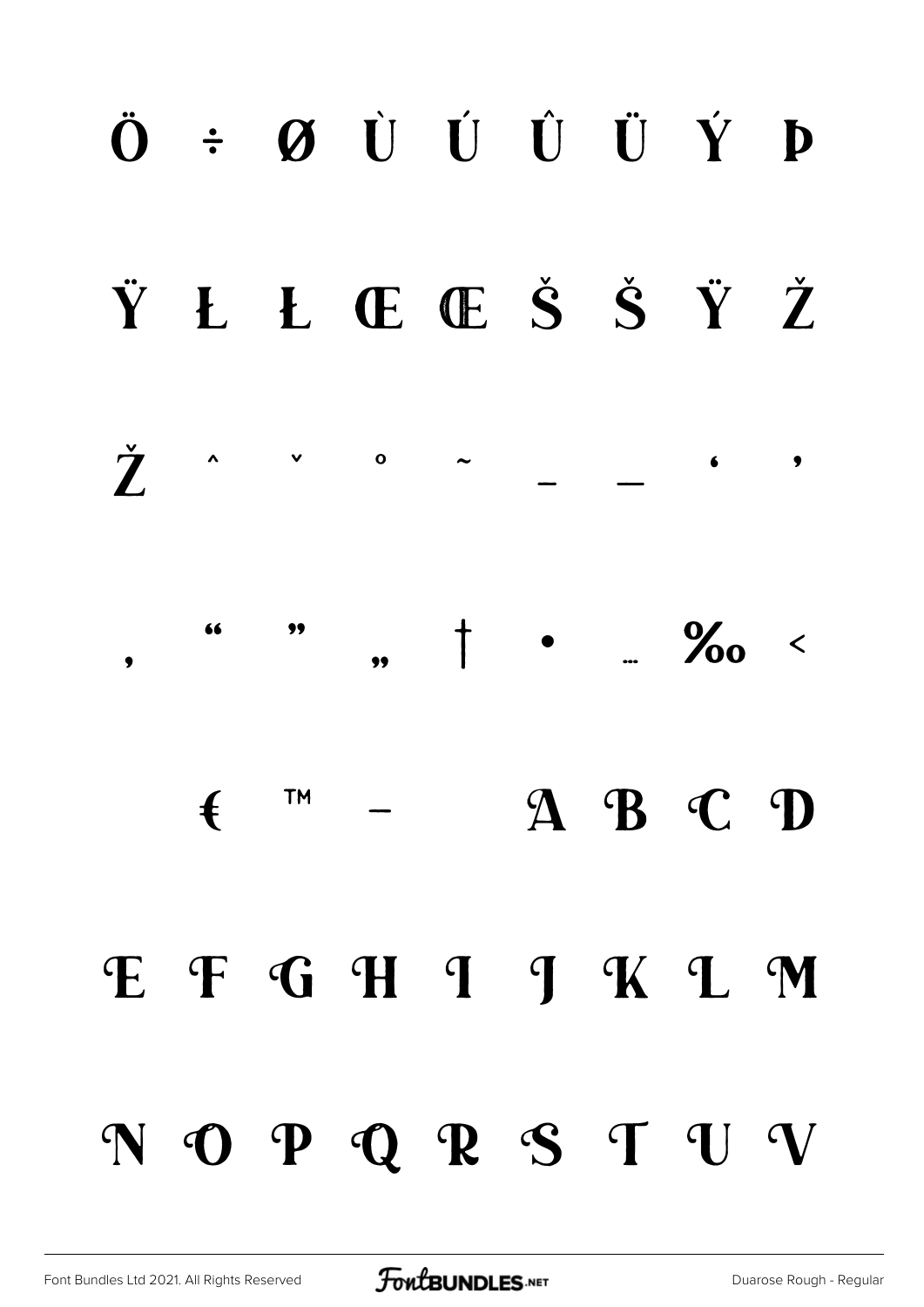W Y Y Z A, E G H J K, LMN O Q, R, S U VWXYZAKTQ RTVWXYZAH KMNQRSAHK KWN RVWXYA  $Q$   $R$   $U$   $V$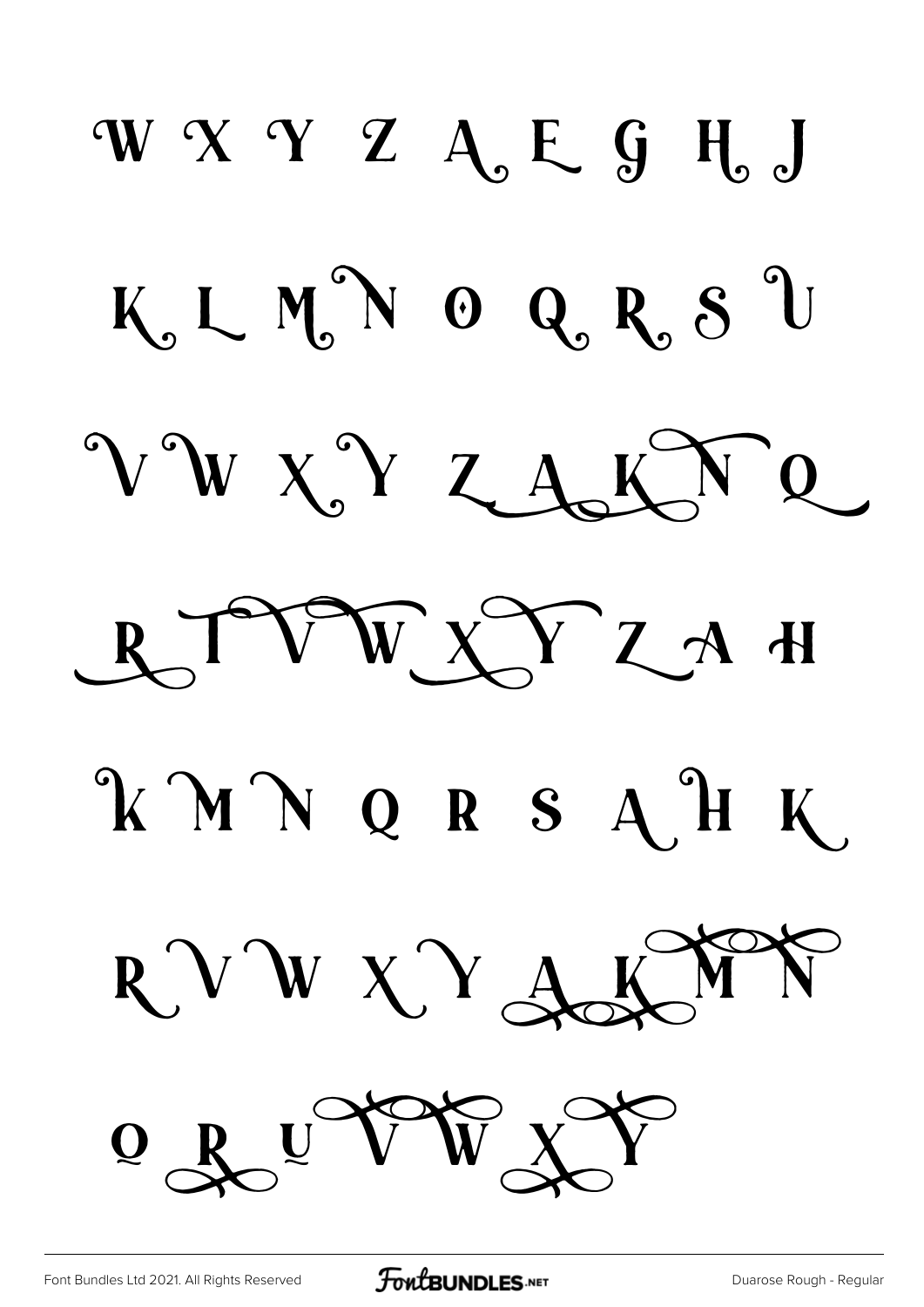#### Duarose Stamp - Regular

**Uppercase Characters** 

#### ABCDEFGHIJKLMNOPQ **RSTUVWXYZ**

Lowercase Characters

#### ABCDEFGHIJKLMNOPQ **RSTUVWXYZ**

Numbers

#### 0123456789

Punctuation and Symbols

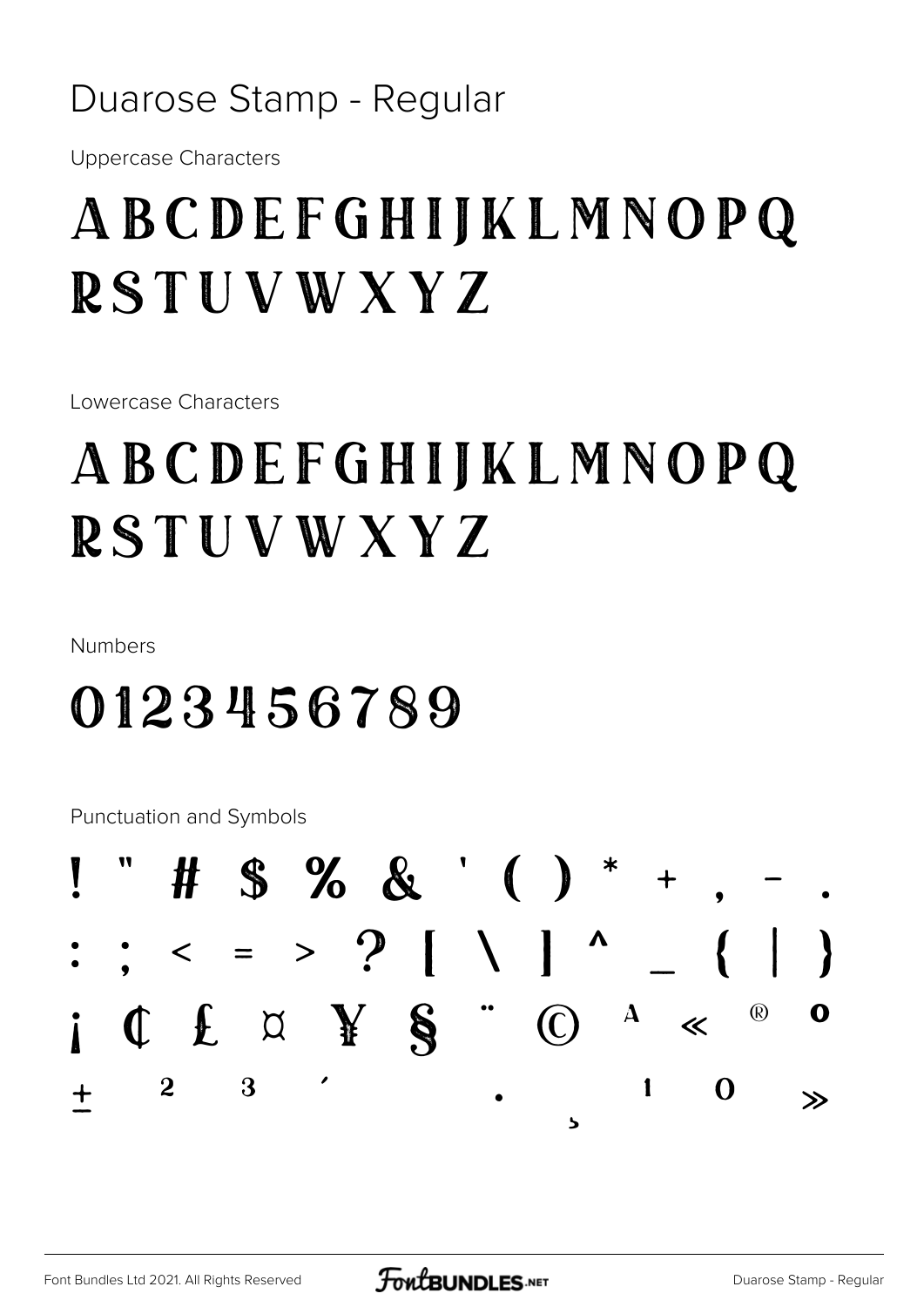All Other Glyphs

# À Á Â Ã Ä Å Æ Ç È É Ê Ë Ì Í Î Ï Ð Ñ Ò Ó Ô Õ Ö × Ø Ù Ú Û Ü Ý Þ ß à á â ã ä å æ ç è é ê ë ì í î ï ð ñ ò ó ô õ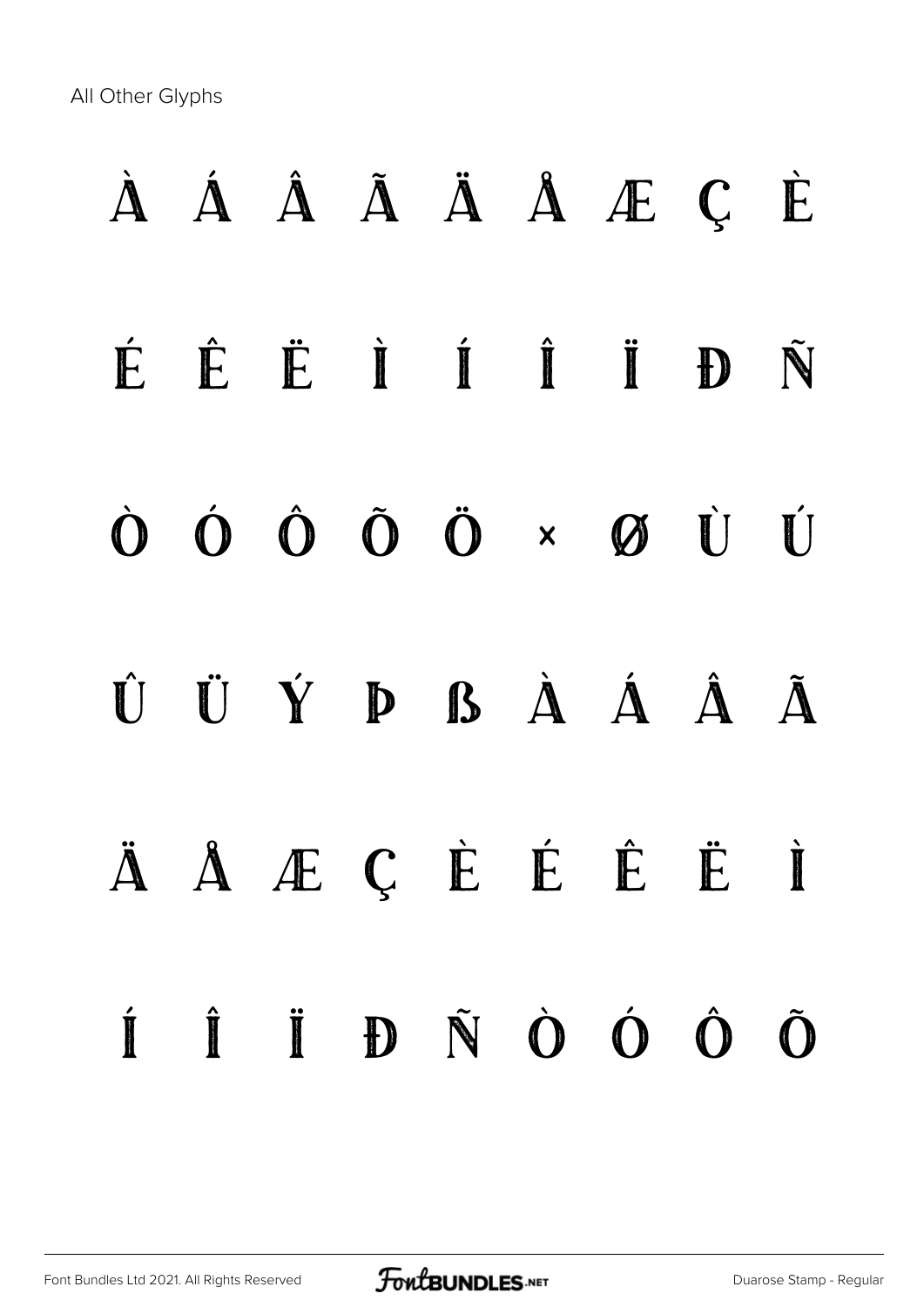